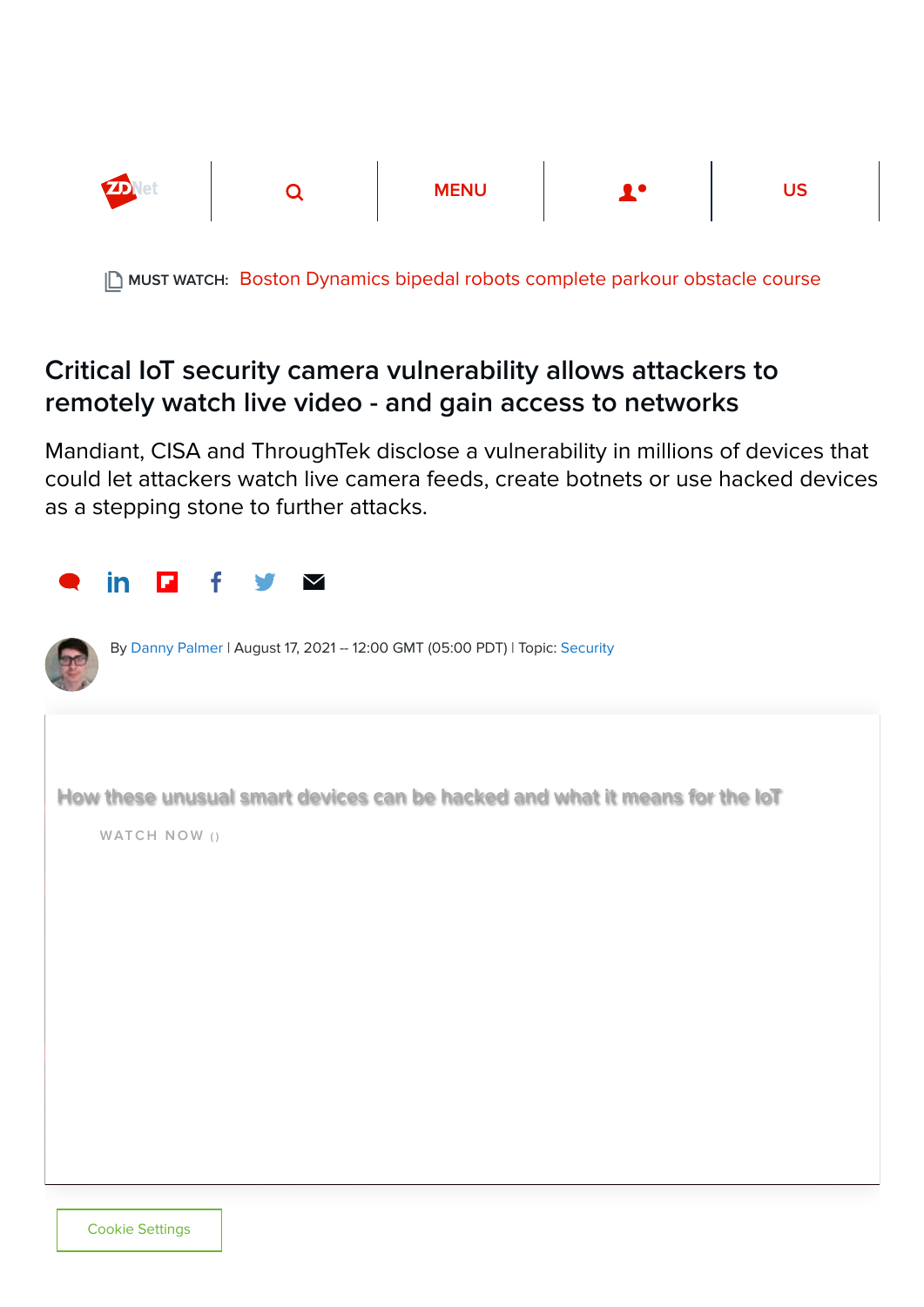Security vulnerabilities in millions of Internet of Things (IoT) devices, including connected security cameras, smart baby monitors and other digital video recording equipment, could allow cyber attackers to compromise devices remotely, allowing them to watch and listen to live feeds, as well as compromise credentials to prepare the ground for further attacks.

The vulnerabilities in IoT devices [\(https://www.zdnet.com/article/what-is-the-internet-of-things-everything](https://www.zdnet.com/article/what-is-the-internet-of-things-everything-you-need-to-know-about-the-iot-right-now/)you-need-to-know-about-the-iot-right-now/) that use the ThroughTek Kalay network (https://www.throughtek.com/overview/) [have been disclosed by cybersecurity com](https://www.throughtek.com/overview/)pany Mandiant (https://www.fireeye.com/blog/threat-research/2021/08/mandiant-discloses-critical-vulnerability-affecting-iotdevices.html) [in coordination with the Cybersecurity and Infrastructure Security Agency \(CISA](https://www.fireeye.com/blog/threat-research/2021/08/mandiant-discloses-critical-vulnerability-affecting-iot-devices.html)) and ThroughTek.

Best VPN services [\(https://www.zdnet.com/article/best-vpn/\)](https://www.zdnet.com/article/best-vpn/) Best security keys [\(https://www.zdnet.com/article/best-security-key/\)](https://www.zdnet.com/article/best-security-key/) Best antivirus software [\(https://www.zdnet.com/article/best-antivirus/\)](https://www.zdnet.com/article/best-antivirus/) The fastest VPNs [\(https://www.zdnet.com/article/fastest-vpn/\)](https://www.zdnet.com/article/fastest-vpn/) ZDNET RECOMMENDS

It's tracked as CVE-2021-28372 [\(https://cve.mitre.org/cgi-bin/cvename.cgi?name=CVE-2021-28372\)](https://cve.mitre.org/cgi-bin/cvename.cgi?name=CVE-2021-28372) and carries a Common Vulnerability Scoring System (CVSS) score of 9.6 -- classifying it as a critical vulnerability. Upgrading to the latest version of the Kalay protocol (3.1.10) is highly recommended to protect devices and networks from attacks.

## [SEE: A winning strategy for cybersecurity](http://www.zdnet.com/topic/a-winning-strategy-for-cybersecurity/) (http://www.zdnet.com/topic/a-winning-strategy-forcybersecurity/) (ZDNet special report)

While Mandiant hasn't been able to compile a comprehensive list of all the affected devices, ThroughTek's own figures suggest that 83 million connected devices are connected through the Kalay network.

Previous research by Nozomi Networks (https://www.nozominetworks.com/blog/new-iot-security-riskthroughtek-p2p-supply-chain-vulnerability/) [also found vulnerabilities in ThroughTek, but the new](https://www.nozominetworks.com/blog/new-iot-security-risk-throughtek-p2p-supply-chain-vulnerability/) vulnerabilities disclosed by Mandiant are separate and allow attackers to execute remote code on devices.

Cookie Settings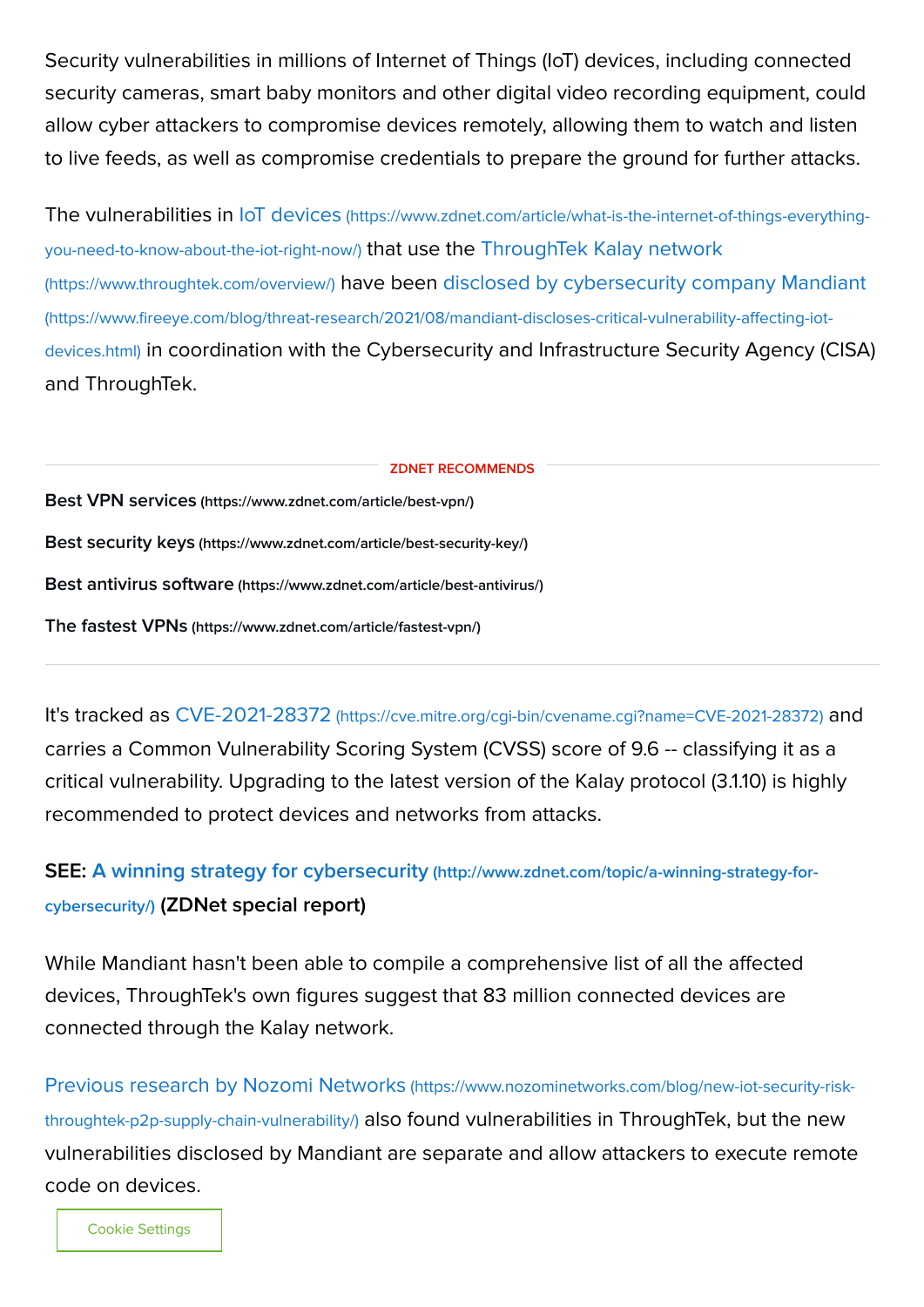Researchers were able to combine dissembling ThroughTek libraries via official apps from both the Google Play Store and Apple App Store with developing a fully functional implementation of ThroughTek's Kalay protocol. This allowed key actions to be taken, including device discovery, device registration, remote client connections, authentication, and the processing of audio and video (AV) data.



[\(https://adclick.g.doubleclick.net/pcs/click%253Fxai%253DAKAOjsu2RVDOEzMyOhLUp2WXLi9BECZLZ\\_78cZ3pl6pPLw8xOn](https://adclick.g.doubleclick.net/pcs/click%253Fxai%253DAKAOjsu2RVDOEzMyOhLUp2WXLi9BECZLZ_78cZ3pl6pPLw8xOn1CTiqm0qxI_ccxrMuHzjZXpJTzjixTiMkntqZ1H2-sPwIwLIXqsnrhB1JTRqL2JlbB8S84qCelMIRfdCE5Eo6hnBu5NDXzbp3iA3TghJ7kGGMKVtsmdTsMnu5IOyFsizIltoPmIJk7bye541eBKAfHYseTg2ufamRAmrbT8j5DVo42aV1pAqjcOtVYzWfiJZjC7h8cTIKaFVb5NW103zV2nyQ6Ot8craW3RcN6EG-hgnD2it85CCoQ7pTLBM65k5bLTxtRoUQkCmd5XvhelAo2iA%2526sig%253DCg0ArKJSzLq_WmkyLAd6EAE%2526fbs_aeid%253D%255Bgw_fbsaeid%255D%2526urlfix%253D1%2526adurl%253Dhttps://lnk.techrepublic.com/redir?edition=en&ursuid=&devicetype=desktop&pagetype=&assettitle=&assettype=&topicguid=&viewguid=1e332186-5ae9-47d1-a897-24c8c678c340&docid=b0842b64-046a-410d-b7ed-dae96f9a1880&promo=1065&ftag_cd=TRE-00-10aaa4f&spotname=dfp-in-article&destUrl=https%253A%252F%252Fwww.techrepublic.com%252Farticle%252Ffrom-hiring-to-after-hours-staffing-how-to-build-a-strong-help-desk-team%252F%253Fpromo%253D1065%2526cval%253Ddfp-in-article%2526source%253Dzdnet%2526tid%253D1908210840056118336%2523ftag%253DRSS56d97e7&ctag=medc-proxy&siteId=&rsid=cnetzdnetglobalsite&sl=&sc=us&assetguid=&q=&cval=b0842b64-046a-410d-b7ed-dae96f9a1880;1065&ttag=&bhid=&poolid=100&tid=1908210840056118336) sPwIwLIXqsnrhB1JTRqL2JlbB8S84qCelMIRfdCE5Eo6hnBu5NDXzbp3iA3TghJ7kGGMKVtsmdTsMnu5IOyFsizIltoPmIJk7bye5 hgnD2it85CCoQ7pTLBM65k5bLTxtRoUQkCmd5XvhelAo2iA%2526sig%253DCg0ArKJSzLq\_WmkyLAd6EAE%2526fbs\_aeid% edition=en&ursuid=&devicetype=desktop&pagetype=&assettitle=&assettype=&topicguid=&viewguid=1e332186-5ae9-47d1 a897-24c8c678c340&docid=b0842b64-046a-410d-b7ed-dae96f9a1880&promo=1065&ftag\_cd=TRE-00- 10aaa4f&spotname=dfp-in-article&destUrl=https%253A%252F%252Fwww.techrepublic.com%252Farticle%252Ffrom-hiringto-after-hours-staffing-how-to-build-a-strong-help-desk-team%252F%253Fpromo%253D1065%2526cval%253Ddfp-inti l %2526 %253D d t%2526tid%253D1908210840056118336%2523ft %253DRSS56d97 7& t d

By writing an interface for creating and manipulating Kalay requests and responses, researchers could identify logic and flow vulnerabilities in the Kalay protocol -- most notably, the ability to identify and register devices in a way that allows attackers to compromise them.

Attackers achieve this by obtaining a Kalay-enabled client device's uniquely assigned identifier, which can be discovered via web APIs such as mobile applications. Once they've obtained the UID of a device, they can register it, which causes Kalay servers to overwrite the existing device, directing attempts to connect to the device into the path of the attacker.

By doing this, attackers can obtain the username and password needed to access the device, which they can then use to access it remotely -- complete with the ability to monitor audio and video data in real time.

"Once an attacker obtained UIDs, they could redirect client connections to themselves and obtain authentication materials to the device. From there, an attacker could watch device video, listen to device audio, and potentially compromise the device further depending on device functionality," Erik Barzdukas, manager of proactive services at Mandiant Consulting, told ZDNet.

Cookie Settings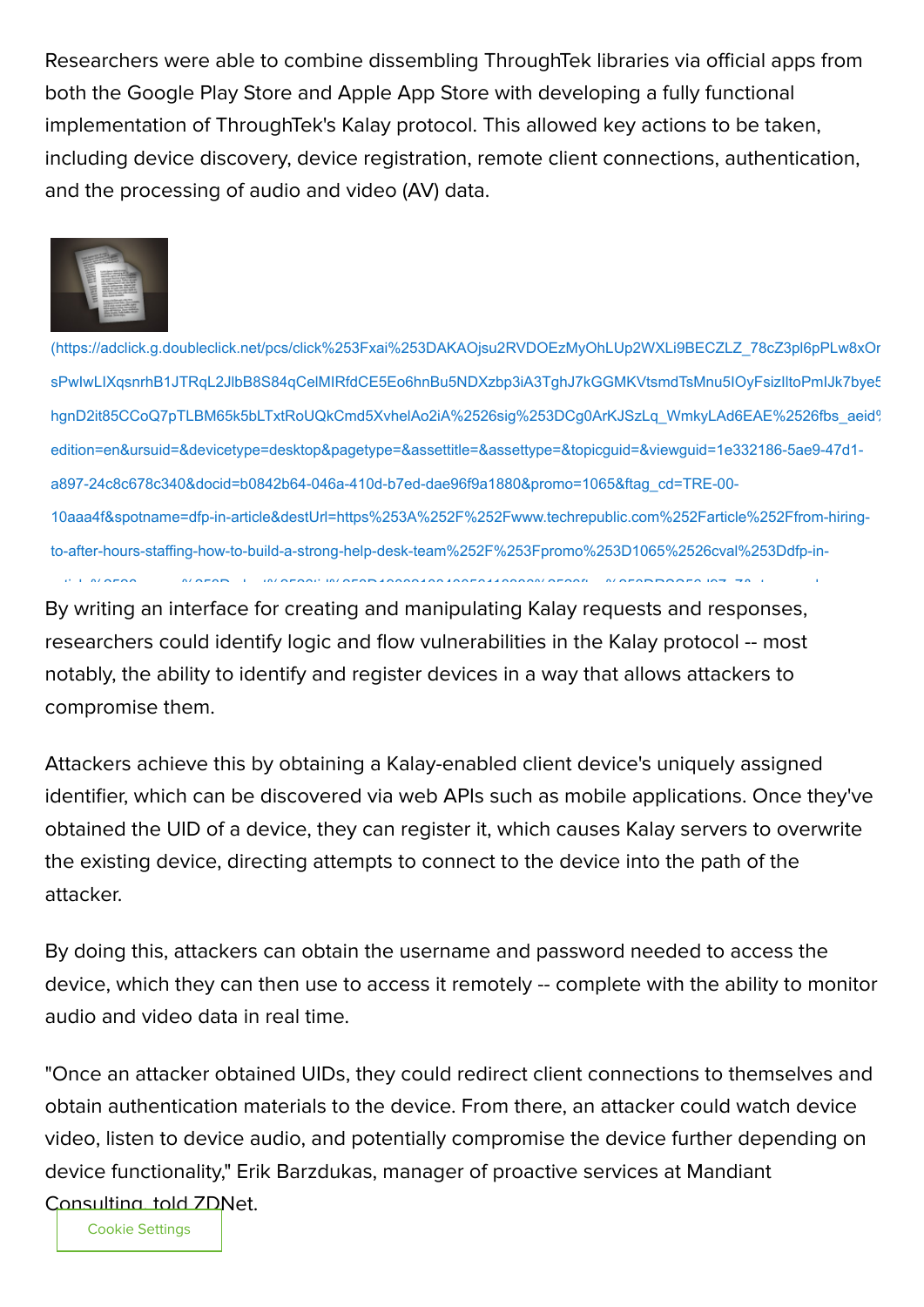Not only is this a massive privacy violation for the users, particularly if the cameras and monitors are installed inside their own homes, but compromised devices in enterprise settings could allow attackers to snoop on sensitive discussions and meetings, potentially providing them with additional means of compromising networks.

There's also the potential for devices to be recruited into a botnet and used to conduct DDoS attacks [\(https://www.zdnet.com/article/what-is-a-ddos-attack-everything-you-need-to-know](https://www.zdnet.com/article/what-is-a-ddos-attack-everything-you-need-to-know-about-ddos-attacks-and-how-to-protect-against-them/)about-ddos-attacks-and-how-to-protect-against-them/).

"This vulnerability could potentially allow for remote code execution on the victim device, which may be used maliciously in a variety of its own ways, like potentially creating a botnet out of the vulnerable devices or further attacking devices on the same network as the victim device," said Barzdukas.

Exploiting CVE-2021-28372 [\(https://cve.mitre.org/cgi-bin/cvename.cgi?name=CVE-2021-28372\)](https://cve.mitre.org/cgi-bin/cvename.cgi?name=CVE-2021-28372) is complex and would require time and effort from an attacker. But that doesn't make it impossible, and the vulnerability is still considered critical by CISA.

[SEE: The cybersecurity jobs crisis is getting worse, and companies are making basic](https://www.zdnet.com/article/the-cybersecurity-jobs-crisis-is-getting-worse-and-companies-are-making-basic-mistakes-with-hiring/) mistakes with hiring (https://www.zdnet.com/article/the-cybersecurity-jobs-crisis-is-getting-worse-andcompanies-are-making-basic-mistakes-with-hiring/)

Mandiant is working with vendors who use the Kalay protocol to help protect devices from the vulnerability, and recommends that no matter the manufacturer, IoT users should regularly apply patches [\(https://www.zdnet.com/article/this-one-change-could-protect-your](https://www.zdnet.com/article/this-one-change-could-protect-your-systems-from-attack-so-why-dont-more-companies-do-it/)systems-from-attack-so-why-dont-more-companies-do-it/) and updates to devices to ensure they're protected against known vulnerabilities.

"Regardless of whether you own one of the impacted devices, Mandiant strongly recommends consumers and businesses with smart devices keep their devices and applications up to date," said Barzdukas.

"Consumers and businesses need to set aside time -- at least once a month -- to check if their smart devices have any updates to install," he added.

"As an IoT solution provider, we are continuously upgrading sufficient software and cloud service to provide higher security mechanisms to apply in devices, connections, and client